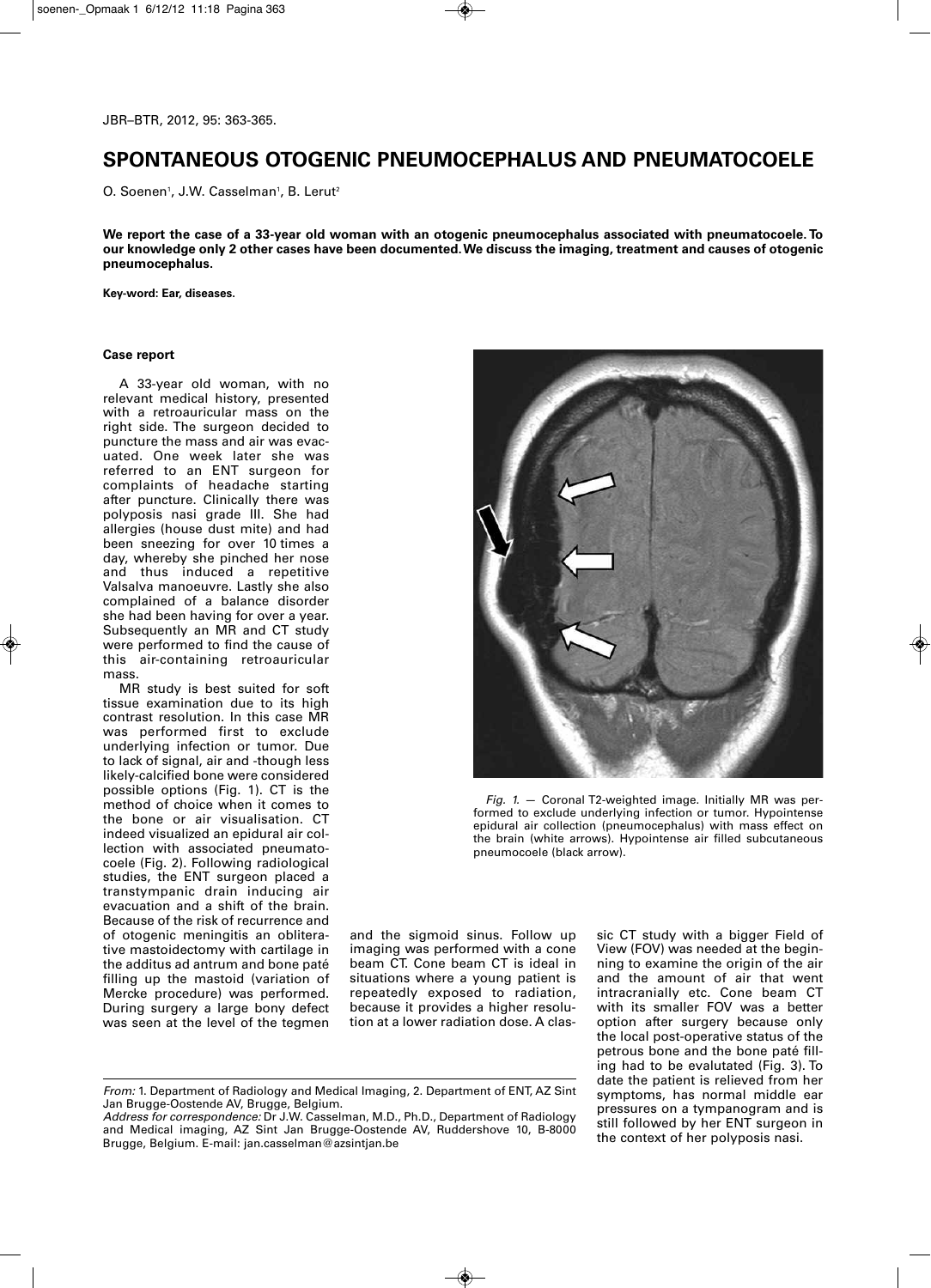



*Fig. 3.* — Coronal Cone Beam CT image through the posterior mastoid.The surgeon used bone to obliterate the hyperpneumatised bone and to close the cortical defects (grey arrows).



Otogenic pneumocephalus is defined as the presence of air in the intracranial cavity entering through the temporal bone. Pneumocephalus was first described in 1714 by Lecat. The most common causes of pneumocephalus are trauma to the head, ear infection, tumors of the skull base and iatrogenic (e.g. skull base surgery) and in these cases the air is most frequently found in the subdural and subarachnoid space or in the brain parenchyma or ventricles. However, spontaneous otogenic pneumocephalus and epidural air collections are both very rare. A literature research revealed 18 cases of spontaneous pneumocephalus until today. Of these 18 cases 8 were reported in the last 10 years, probably due to better and easier access to imaging. These patients present with a variety of symptoms<br>including headache, dizziness, including headache, aphasia, hemiparesis or hemiplegia, visual symptoms etc, some of which can be attributed to the presence of epidural air. Less frequent symptoms are tinnitus and otalgia (1).The presence of a subcutaneous pneumatocoele was only reported in



*Fig. 2.* — Axial (A) and coronal (B) CT image with bone window setting through the upper and most posterior part of the mastoid. The hyperpneumatisation of the bone resulted in a defect of the inner and outer cortex of the bone (grey arrows) and an epidural pneumocephalus (white arrows) and subcutaneous pneumatocoele (black arrows).